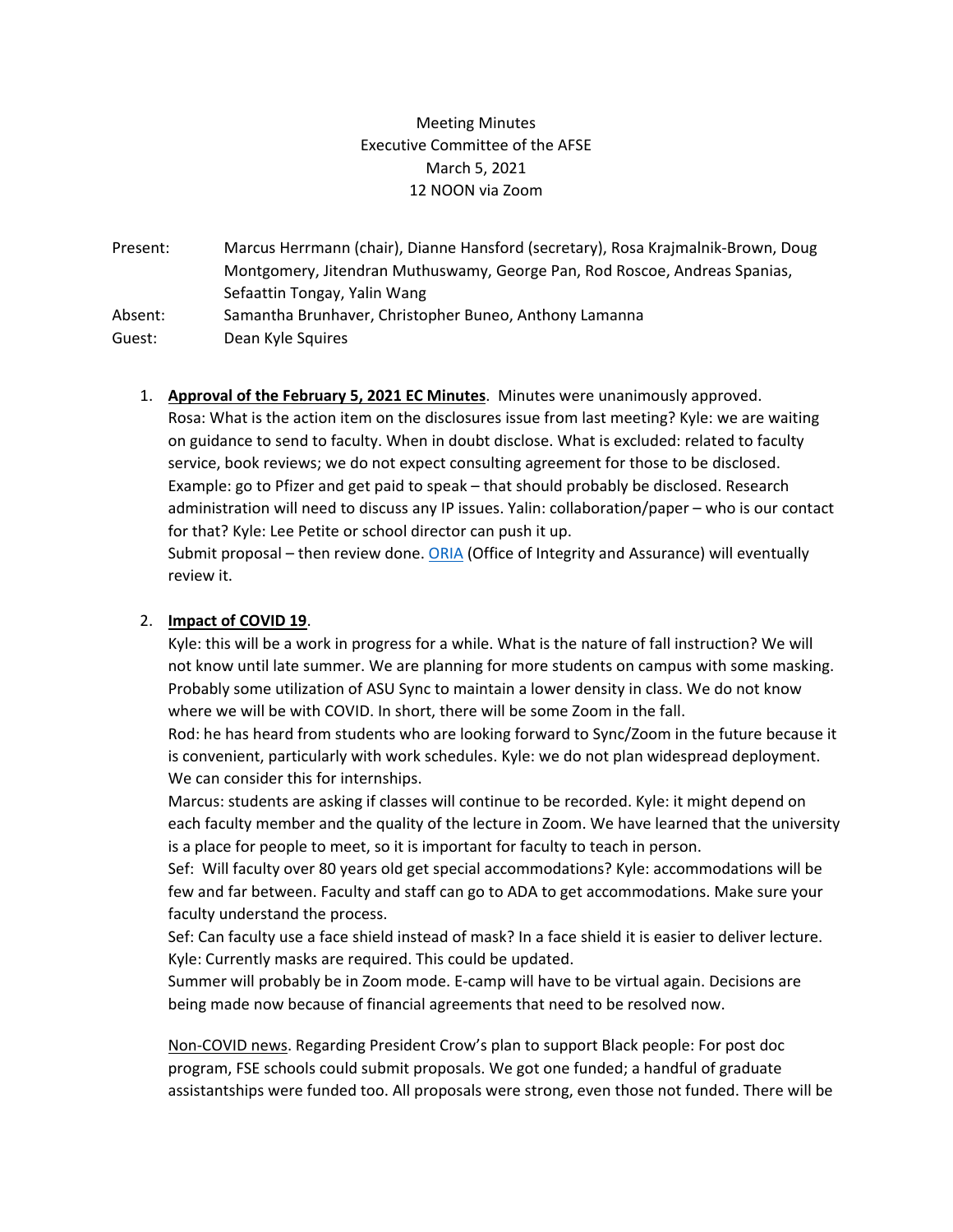another round in the fall.

Rosa: Were these for minorities? Yes. Rod mentioned that he was on review/selection committee for post docs.

3. **Dean's Distinguished Lecture**. Spring Berman reported that S. Bhatia declined our invitation and she suggested Prof. Maja Mataric at UCS. The committee decided to move forward with invitations for the next two researchers on the list:

-- Ellen Stofran (Smithsonian Institution, prior NASA Chief Scientist)

-- Arun Majumdar (Stanford University)

Sef will contact Majumdar and Tony will try to contact Strofan.

Google doc with running list of speaker ideas: [https://docs.google.com/spreadsheets/d/1Yypvfi8vkbQ\\_CVV6E3kmq3kG0QeMZ2AJxk9O1VQUE](https://docs.google.com/spreadsheets/d/1Yypvfi8vkbQ_CVV6E3kmq3kG0QeMZ2AJxk9O1VQUEh0/edit?ts=6001df40&pli=1#gid=1873328740) [h0/edit?ts=6001df40&pli=1#gid=1873328740](https://docs.google.com/spreadsheets/d/1Yypvfi8vkbQ_CVV6E3kmq3kG0QeMZ2AJxk9O1VQUEh0/edit?ts=6001df40&pli=1#gid=1873328740) (All EC should have access to this document.)

## 4. **Other Items**.

(On Feb 12th, President Crow announced at the ABOR meeting that there would be two new Schools of Engineering. One on Computing and Augmented Intelligence (CAI) to be housed in Tempe and one on Advanced Manufacturing to be located at the Poly Campus. An organizational structure showed that CAI would contain all the programs in CIDSE except 1) Industrial Engineering, 2) Engineering Management and 3) Data Science, Analytics and Engineering and that the IE and EM programs would be moved to the new Advanced Manufacturing and Systems Engineering School at Poly.)

The In the Loop announcement:

<https://intheloop.engineering.asu.edu/2021/03/04/announcement-new-school-coming-to-fse/> FSE website Q&A:

<https://engineering.asu.edu/announcement/fse-transition/>

Rod: some programs in the CISDE move are feeling somewhat "banished" or undervalued. There are some negative feelings about the break-up. Rod thinks some effort needs to be made to make people feel valued.

Doug: IE and EM programs feeling a big sense of frustration. Should have been informed/feel negatively surprised. The idea is to create an advanced manufacturing group at Poly. Doug said Mark Henderson. and Chell Roberts were the last faculty in IE that had anything to do with manufacturing, and they are both gone. If FSE wants advanced manufacturing, then there is hiring that could be done, but moving IE/EM to poly is not a good solution. He thinks we will lose faculty— they will go somewhere else or retire. If IE/EM could have been involved, sentiment might have been different.

Kyle: we want to be clear that the new school on Poly will be a transformation of the campus. We want the people to want to be involved in the process. We will not force people to go to Poly. We will thank them for their service, and they can move on. We want excitement about the process to create an excellent new school. Kyle wants forums and conversations that are not